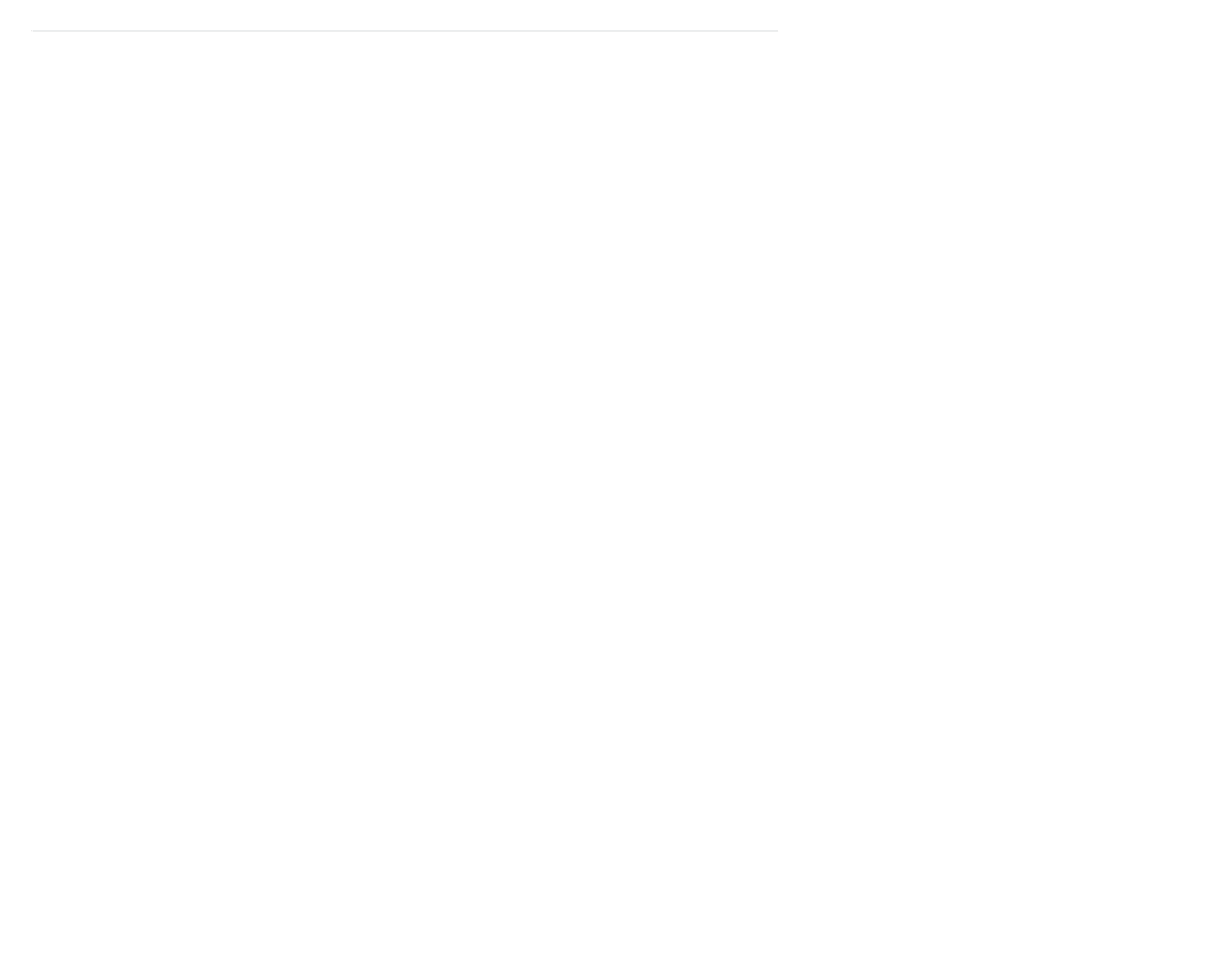# **Part A**

# **Part A - Establish Your Groups**

Part A establishes the number of students in various groups. Note that the numbers on this screen will be carried forward to other parts of the Student Financial Aid component.

## **In the fields below, report the number of students in each of the following groups.**

|                        |                                                                                                                                                                                                                                             | <b>OFall 2012</b> | <b>YOUR</b><br><b>PRIOR</b><br><b>YEAR</b><br><b>DATA</b><br><b>Fall 2011</b> |
|------------------------|---------------------------------------------------------------------------------------------------------------------------------------------------------------------------------------------------------------------------------------------|-------------------|-------------------------------------------------------------------------------|
| 01. Group 1            |                                                                                                                                                                                                                                             |                   | 32,598                                                                        |
|                        | All undergraduate students                                                                                                                                                                                                                  | 32,776            |                                                                               |
| 02. Group 2<br>seeking | Of those in Group 1, those who are full-time, first-time degree/certificate-                                                                                                                                                                | 6,273             | 6,408                                                                         |
| 02a.                   | Of those in Group 2, those who were awarded any Federal Work<br>Study, loans to students, or grant or scholarship aid from the federal<br>government, state/local government, the institution, or other sources<br>known to the institution | 6,022             | 6,301                                                                         |
| 02b.                   | Of those in Group 2, those who were awarded any loans to students<br>or grant or scholarship aid from the federal government, state/local<br>government, or the institution                                                                 | 6,001             | 6,292                                                                         |
| 03. Group 3            | Of those in Group 2, those who paid the in-state or in-district tuition rate and 5,762<br>were awarded grant or scholarship aid from the federal government,<br>state/local government, or the institution                                  |                   | 5,998                                                                         |
| 04. Group 4            | Of those in Group 2, those who paid the in-state or in-district tuition rate and 2,709<br>were awarded any Title IV federal student aid                                                                                                     |                   | 2,946                                                                         |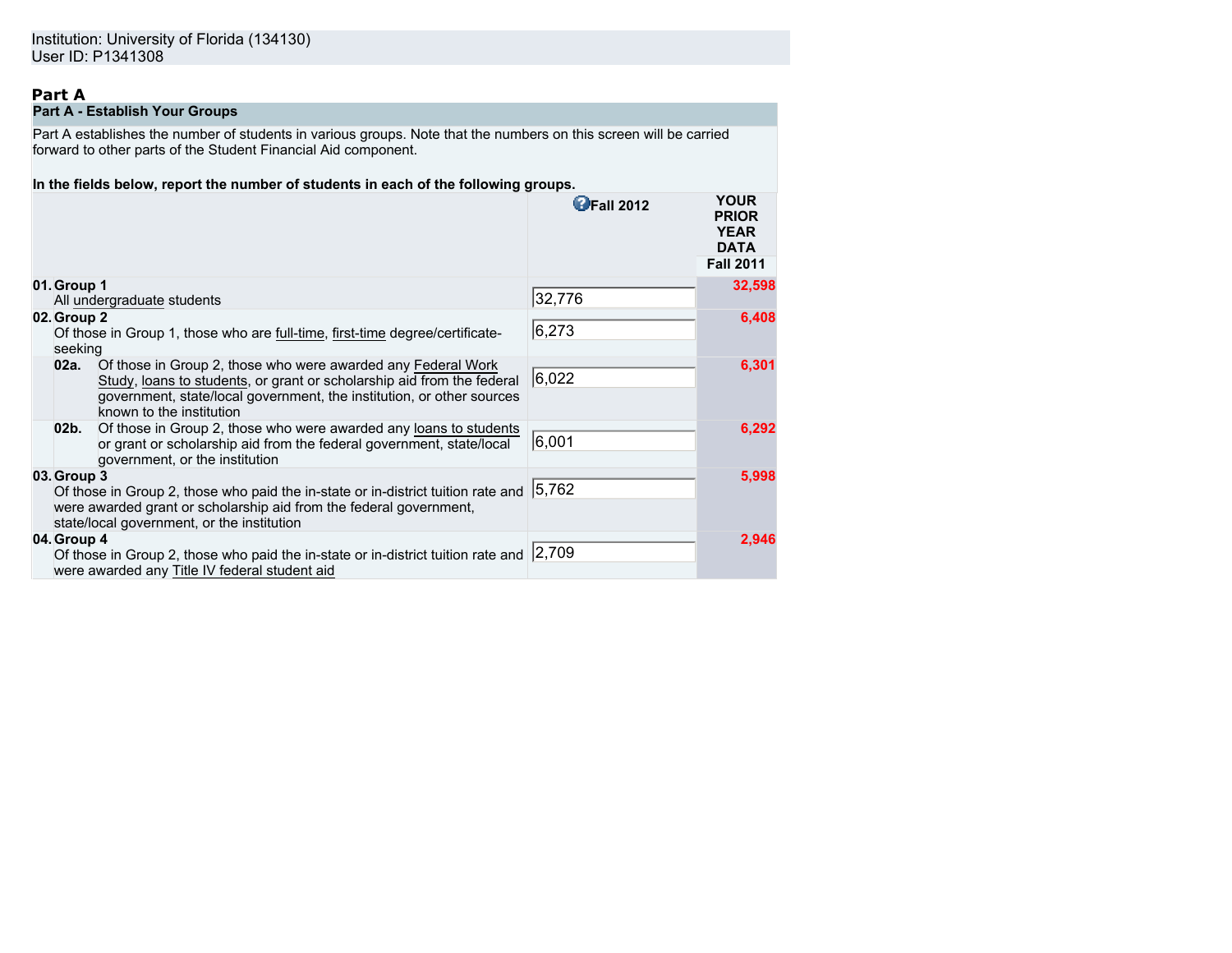# **Part B**

### **Part B - Enter Information About Group 1**

Part B includes information about Group 1. Group 1 students are all undergraduate students enrolled in Fall 2012. For this part, report:

| <b>For These Students</b>                              | The Following Type(s) of Aid                                                                                                                                                                                                                                                                                                                                              | <b>Awarded in This Period</b>                         |
|--------------------------------------------------------|---------------------------------------------------------------------------------------------------------------------------------------------------------------------------------------------------------------------------------------------------------------------------------------------------------------------------------------------------------------------------|-------------------------------------------------------|
| All undergraduate<br>students enrolled<br>in Fall 2012 | Grant or scholarship aid from<br>$\bullet$<br>the federal government<br>Grant or scholarship aid from<br>$\bullet$<br>state/local government<br>Grant or scholarship aid from<br>$\bullet$<br>the institution<br>Grant or scholarship aid from<br>$\bullet$<br>other sources known to the<br>institution<br>Loans to students from the<br>$\bullet$<br>federal government | Any time during academic<br>$\bullet$<br>year 2012-13 |

**In the fields below, report the number of Group 1 students and the total amount of aid awarded to these students for each type of aid.**

| <b>Information from Part A:</b><br>Group 1<br>All undergraduate students<br>(This number is carried forward from Part A, Line 01.) |                                                                                                                                                                 |                                                              |                                                                 | <b>Fall 2012</b>                                             | 32,776                                                        |
|------------------------------------------------------------------------------------------------------------------------------------|-----------------------------------------------------------------------------------------------------------------------------------------------------------------|--------------------------------------------------------------|-----------------------------------------------------------------|--------------------------------------------------------------|---------------------------------------------------------------|
|                                                                                                                                    | <b>Aid Type</b>                                                                                                                                                 |                                                              | 2012-13                                                         |                                                              |                                                               |
|                                                                                                                                    |                                                                                                                                                                 | <b>Number of Group 1</b><br>students who were<br>awarded aid | Percentage of<br>Group 1<br>students who<br>were awarded<br>aid | <b>Total amount of aid</b><br>awarded to Group 1<br>students | Average<br>amount of<br>aid awarded<br>to Group 1<br>students |
|                                                                                                                                    | 01. Grant or scholarship aid<br>from the federal<br>government, state/local<br>government, the<br>institution, and other<br>sources known to the<br>institution | 29,123                                                       | 89                                                              | 178,463,315                                                  | 6,128                                                         |
|                                                                                                                                    | 02. Pell grants                                                                                                                                                 | 10,512                                                       | 32                                                              | 44,498,149                                                   | 4,233                                                         |
|                                                                                                                                    | 03. Federal student loans                                                                                                                                       | 11,492                                                       | 35                                                              | 73,741,834                                                   | 6,417                                                         |

**<sup>4</sup>** You may use the space below to provide context for data you've reported above. These context notes may **be posted on the College Navigator website and should be written to be understood by students and parents.**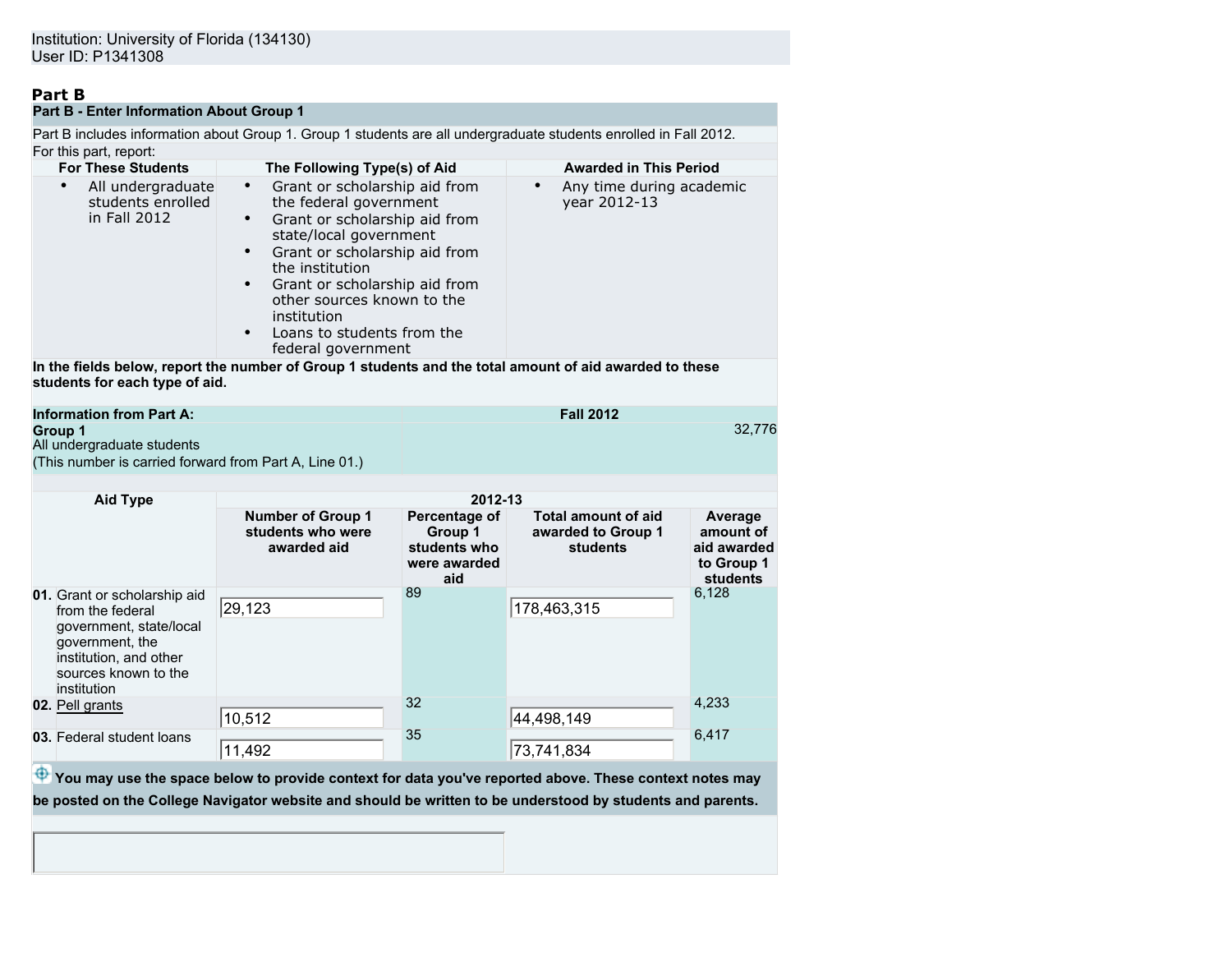### **Part C, Page 1 Part C, Page 1 - Enter Information about Group 2**

Part C includes information about Group 2. Group 2 students are all full-time, first-time degree/certificate-seeking undergraduate students enrolled in Fall 2012.

**In the fields below, report the number of Group 2 students paying in-district, in-state, and out-of-state tuition rates. If your institution does not offer different rates, report all students as paying in-state tuition rates.**

| <b>Information from Part A:</b><br>Group 2<br>Full-time, first-time degree/certificate-seeking<br>undergraduates<br>(This number is carried forward from Part A, Line<br>02) |                                      | <b>Fall 2012</b>                                   | 6,273                                                     |
|------------------------------------------------------------------------------------------------------------------------------------------------------------------------------|--------------------------------------|----------------------------------------------------|-----------------------------------------------------------|
| <b>Group 2 students:</b>                                                                                                                                                     | <b>Fall 2012</b>                     |                                                    | <b>YOUR PRIOR</b><br><b>YEAR DATA</b><br><b>Fall 2011</b> |
|                                                                                                                                                                              | <b>Number of Group 2</b><br>students | Percentage of<br>Group 2 students Group 2 students | Percentage of                                             |
| 01.01a. paying in-district tuition rates                                                                                                                                     | 10                                   |                                                    |                                                           |
| <b>01b.</b> paying in-state tuition rates                                                                                                                                    | 5,959                                | 95                                                 | 95                                                        |
| <b>01c.</b> paying out-of-state tuition rates                                                                                                                                | 314                                  | 5                                                  |                                                           |
| <b>01d.</b> Unknown (calculated value)<br>This value is calculated using the following<br>formula: [A02-(C01a+C01b+C01c)]                                                    |                                      | 0                                                  |                                                           |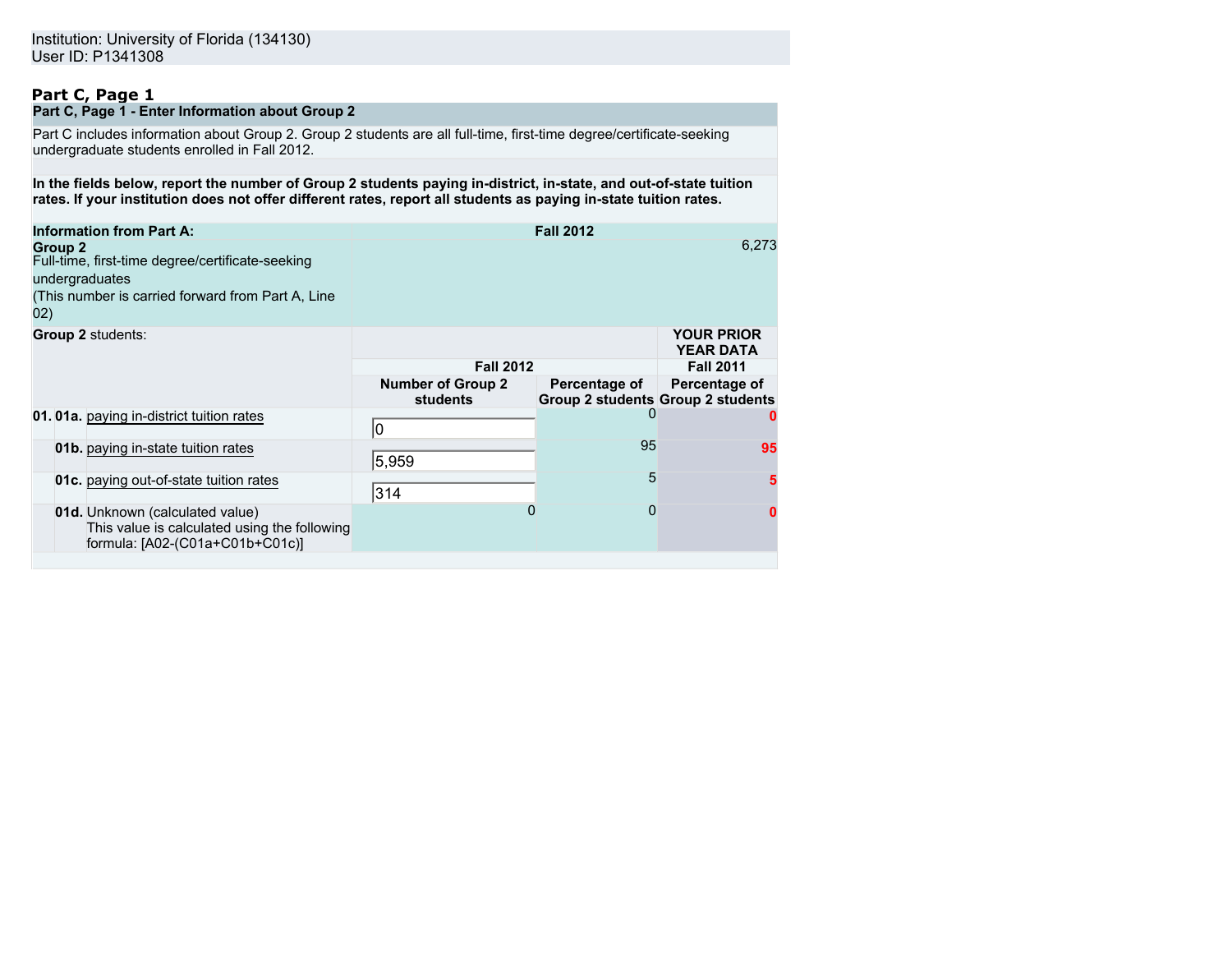# **Part C, Page 2**

#### **Part C, Page 2 - Enter Information about Group 2**

Part C includes financial aid information about Group 2. Group 2 students are all full-time, first-time degree/certificateseeking undergraduate students enrolled in Fall 2012. For this part, report:

| <b>For These Students</b>                                                                                                                                                                                                                                                          | The Following Type(s) of Aid                                                                                                                                                                                                                                                                                                                                                                                                                                                                                                                     | <b>Awarded in This Period</b>                                                                                                                                          |
|------------------------------------------------------------------------------------------------------------------------------------------------------------------------------------------------------------------------------------------------------------------------------------|--------------------------------------------------------------------------------------------------------------------------------------------------------------------------------------------------------------------------------------------------------------------------------------------------------------------------------------------------------------------------------------------------------------------------------------------------------------------------------------------------------------------------------------------------|------------------------------------------------------------------------------------------------------------------------------------------------------------------------|
| Full-time, first-time degree/certificate-<br>seeking undergraduate students<br>enrolled in Fall 2012                                                                                                                                                                               | Grant or scholarship<br>aid from the federal<br>qovernment<br>Grant or scholarship<br>$\bullet$<br>aid from state/local<br>government<br>Grant or scholarship<br>$\bullet$<br>aid from the<br>institution<br>Loans to students<br>$\bullet$<br>from the federal<br>government and from<br>other sources,<br>including private or<br>other loans<br>Do not include grant<br>$\bullet$<br>or scholarship aid<br>from private or other<br>sources<br>Do not include PLUS<br>$\bullet$<br>loans or loans made<br>to anyone other than<br>the student | Any time during<br>academic year<br>2012-13<br>For program<br>$\bullet$<br>reporters, this is<br>the aid year<br>period from July<br>1, 2012 through<br>June 30, 2013. |
| In the fields below, report the number of Group 2 students and the total amount of aid awarded to these<br>students for each type of aid. Enter unduplicated student counts within a category (e.g., Pell grants). However,<br>a student can appear in more than one aid category. |                                                                                                                                                                                                                                                                                                                                                                                                                                                                                                                                                  |                                                                                                                                                                        |
|                                                                                                                                                                                                                                                                                    |                                                                                                                                                                                                                                                                                                                                                                                                                                                                                                                                                  |                                                                                                                                                                        |

| <b>Information from Part A:</b>                                                                                                                                                                                                                                                                                   | <b>Fall 2012</b> |
|-------------------------------------------------------------------------------------------------------------------------------------------------------------------------------------------------------------------------------------------------------------------------------------------------------------------|------------------|
| Group 2<br>Full-time, first-time degree/certificate-seeking undergraduates<br>(This number is carried forward from Part A, Line 02)                                                                                                                                                                               | 6.273            |
|                                                                                                                                                                                                                                                                                                                   |                  |
| Group 2a<br>Of those in Group 2, those who were awarded any Federal Work Study,<br>loans to students, or grant or scholarship aid from the federal<br>government, state/local government, the institution, or other sources<br>known to the institution<br>(This number is carried forward from Part A, Line 02a) | 6.022            |
| Group 2b<br>Of those in Group 2, those who were awarded any loans to students or<br>grant or scholarship aid from the federal government, state/local<br>government, or the institution<br>(This number is carried forward from Part A, Line 02b)                                                                 | 6.001            |
| Group 3                                                                                                                                                                                                                                                                                                           | 5,762            |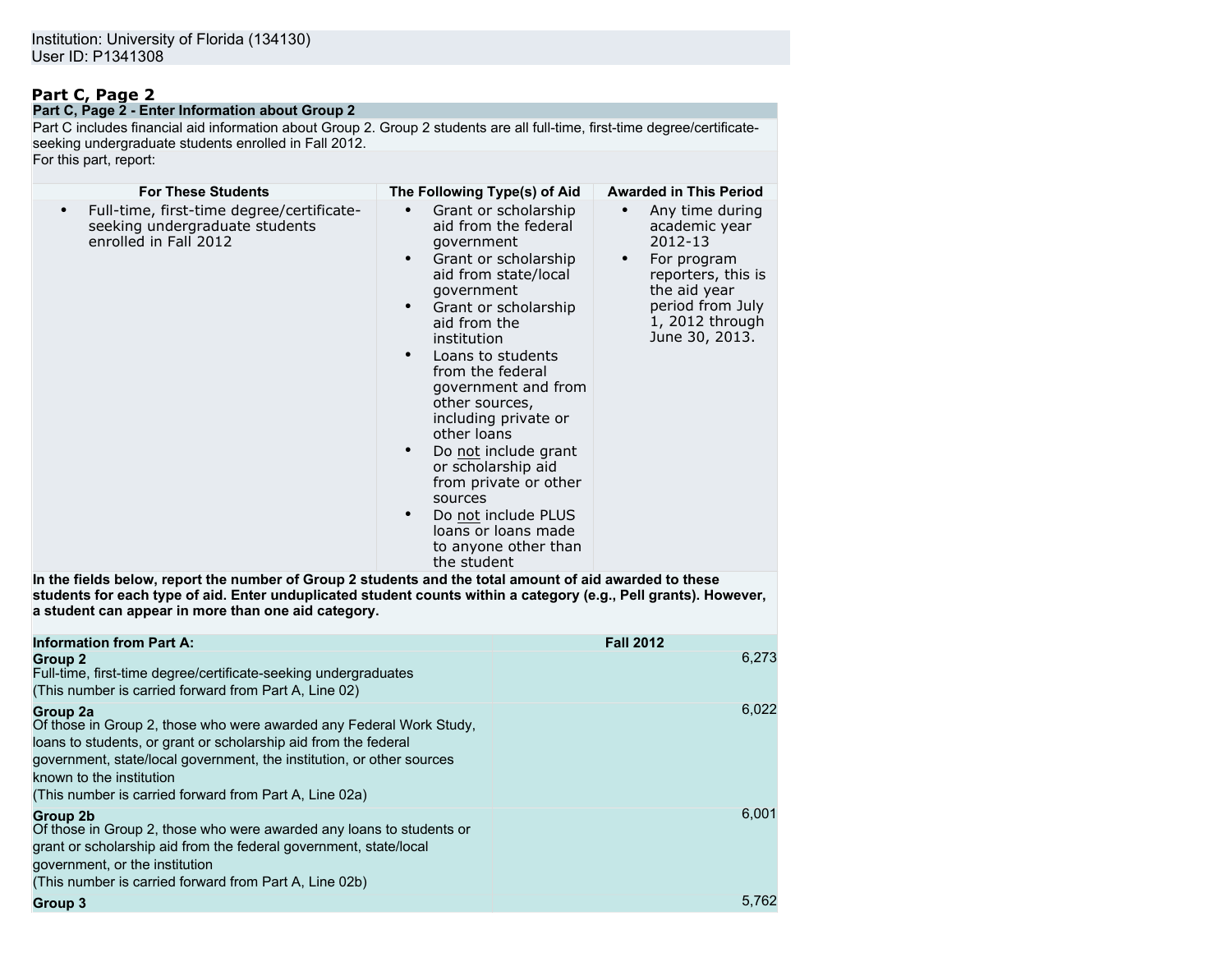|                                                                                                          |                       |                                                                                       | Of those in Group 2, those who were awarded grant or scholarship aid<br>from the federal government, state/local government, or the institution |                                                                           |                                                              |                                                                                         |                                                           |
|----------------------------------------------------------------------------------------------------------|-----------------------|---------------------------------------------------------------------------------------|-------------------------------------------------------------------------------------------------------------------------------------------------|---------------------------------------------------------------------------|--------------------------------------------------------------|-----------------------------------------------------------------------------------------|-----------------------------------------------------------|
| <b>Aid Type</b>                                                                                          |                       |                                                                                       |                                                                                                                                                 |                                                                           |                                                              |                                                                                         | <b>YOUR</b><br><b>PRIOR</b><br><b>YEAR</b><br><b>DATA</b> |
|                                                                                                          |                       |                                                                                       |                                                                                                                                                 | <b>Fall 2012</b>                                                          |                                                              |                                                                                         | Fall<br>2011                                              |
|                                                                                                          |                       |                                                                                       | <b>Number of Group 2</b><br>students who were<br>awarded aid                                                                                    | Percentage<br>of Group 2<br><b>students</b><br>who were<br>awarded<br>aid | <b>Total amount of aid</b><br>awarded to Group 2<br>students | <b>Average Average</b><br>amount<br>of aid<br>awarded awarded<br>to Group to Group<br>2 | amount<br>of aid<br>2                                     |
| 01. Grants or scholarships from the<br>federal government, state/local<br>government, or the institution |                       |                                                                                       | 5,948                                                                                                                                           |                                                                           | 95 33,366,276                                                | students students<br>5,610                                                              | 6,099                                                     |
|                                                                                                          | 02. Federal grants    |                                                                                       | 1,833                                                                                                                                           |                                                                           | 29 8,655,343                                                 | 4,722                                                                                   | 4,652                                                     |
|                                                                                                          | 02a.                  | Pell grants                                                                           | 1,805                                                                                                                                           | 29                                                                        | 8,036,946                                                    | 4,453                                                                                   | 4,380                                                     |
|                                                                                                          | 02 <sub>b</sub>       | Other federal<br>grants                                                               | 673                                                                                                                                             | 11                                                                        | 618,397                                                      | 919                                                                                     | 823                                                       |
|                                                                                                          |                       | 03. State/local government<br>grants or scholarships<br>(grants/scholarships/waivers) | 5,720                                                                                                                                           | 91                                                                        | 16,250,738                                                   | 2,841                                                                                   | 3,300                                                     |
|                                                                                                          | scholarships          | 04. Institutional grants or<br>(scholarships/fellowships)                             | 2,017                                                                                                                                           | 32                                                                        | 8,460,195                                                    | $\bigcirc$ 4,194                                                                        | 3,414                                                     |
|                                                                                                          | 05. Loans to students |                                                                                       | 1,855                                                                                                                                           |                                                                           | 30 10,544,509                                                | 5,684                                                                                   | 5,380                                                     |
|                                                                                                          | 05a.                  | Federal loans                                                                         | 1,854                                                                                                                                           | 30                                                                        | 9,785,098                                                    | 5,278                                                                                   | 5,114                                                     |
|                                                                                                          | 05b.                  | Other Ioans<br>(including private<br>loans)                                           | 74                                                                                                                                              |                                                                           | 759,411                                                      | $\blacktriangleright$ 10,262                                                            | 7,436                                                     |

 $\bigoplus$  You may use the space below to provide context for the data you've reported above. These context notes may **be posted on the College Navigator website and should be written to be understood by students and parents. For example, institutions may report here other sources of private aid not included in the categories above.**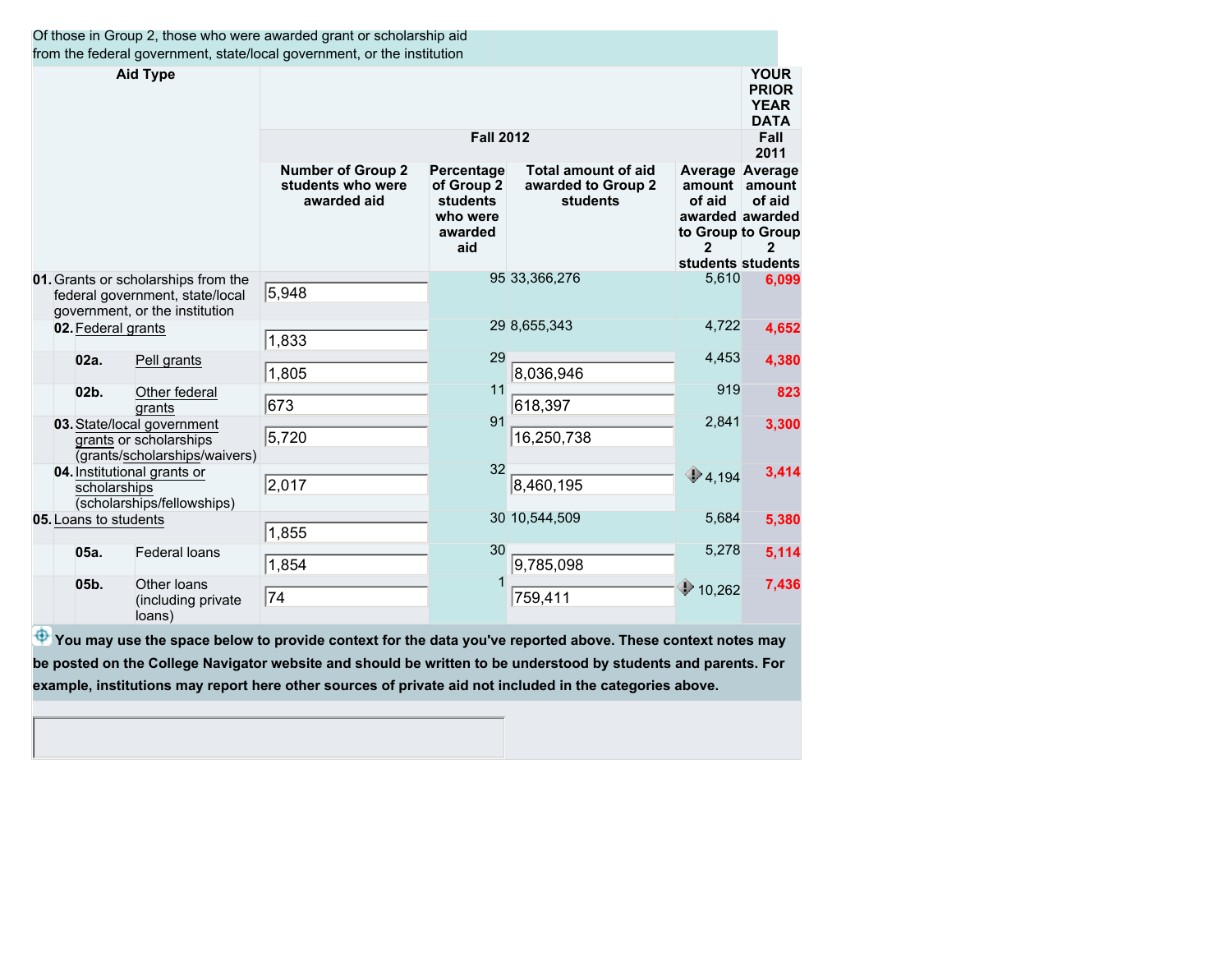## **Cost of Attendance**

### **Cost of attendance for full-time, first-time undergraduate students:**

*Please enter the amounts requested below. These data will be made available to the public on College Navigator. If your institution participates in any Title IV programs (Pell, Stafford, etc.), you must complete all information. Estimates of expenses for books and supplies, room and board, and other expenses are those from the Cost of Attendance report used by the financial aid office in determining financial need. Please talk to your financial aid office to get these numbers, to ensure that you are reporting correctly.*

These numbers are carried forward from Institutional Characteristics and should only be changed if an error was made in the reporting.

| יויי ייטאטי יייש.                        |                                             |                |                |
|------------------------------------------|---------------------------------------------|----------------|----------------|
| <b>Charges for full</b><br>academic year | 2010-11                                     | 2011-12        | 2012-13        |
|                                          | <b>Published tuition and required fees:</b> |                |                |
| In-district                              |                                             |                |                |
| Tuition                                  |                                             |                |                |
|                                          | 3,530                                       | 4,060          | 4,425          |
| Required fees                            |                                             |                |                |
|                                          | 1,514<br>5,044                              | 1,597<br>5,657 | 1,718<br>6,143 |
| Tuition + fees<br>total                  |                                             |                |                |
| In-state                                 |                                             |                |                |
| Tuition                                  | 3,530                                       | 4,060          | 4,425          |
| Required fees                            | 1,514                                       | 1,597          | 1,718          |
| Tuition + fees<br>total                  | 5,044                                       | 5,657          | 6,143          |
| Out-of-state                             |                                             |                |                |
| Tuition                                  | 24,746                                      | 25,276         | 25,641         |
| Required fees                            | 2,575                                       | 2,658          | 2,779          |
| Tuition + fees<br>total                  | 27,321                                      | 27,934         | 28,420         |
|                                          |                                             |                |                |
| Books and<br>supplies                    | 1,000                                       | 1,070          | 1,080          |
| On-campus:                               |                                             |                |                |
| Room and board                           |                                             |                |                |
|                                          | 8,640                                       | 8,800          | 9,370          |
| Other expenses                           | 3,720                                       | 4,260          | 3,960          |
| Room and board                           | 12,360                                      | 13,060         | 13,330         |
| and other<br>expenses                    |                                             |                |                |
| Off-campus (not with family):            |                                             |                |                |
| Room and board                           |                                             |                |                |
|                                          | 8,640                                       | 8,800          | 9,370          |
| Other expenses                           |                                             |                |                |
|                                          | 3,720                                       | 4,260          | 3,960          |
|                                          | 12,360                                      | 13,060         | 13,330         |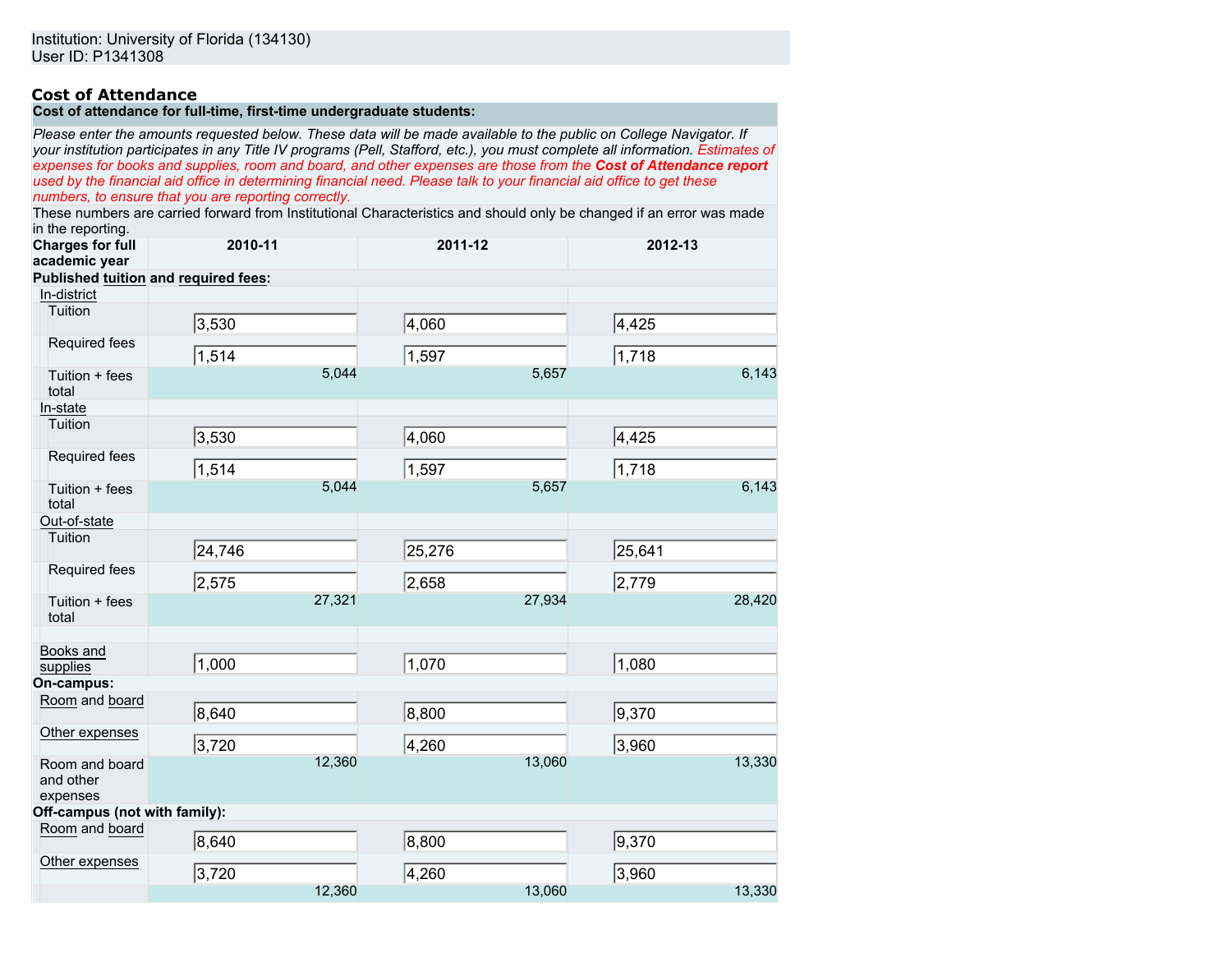| Room and board            |       |       |       |  |  |  |
|---------------------------|-------|-------|-------|--|--|--|
| and other                 |       |       |       |  |  |  |
| expenses                  |       |       |       |  |  |  |
| Off-campus (with family): |       |       |       |  |  |  |
| Other expenses            |       |       |       |  |  |  |
|                           | 3,720 | 4,260 | 3,960 |  |  |  |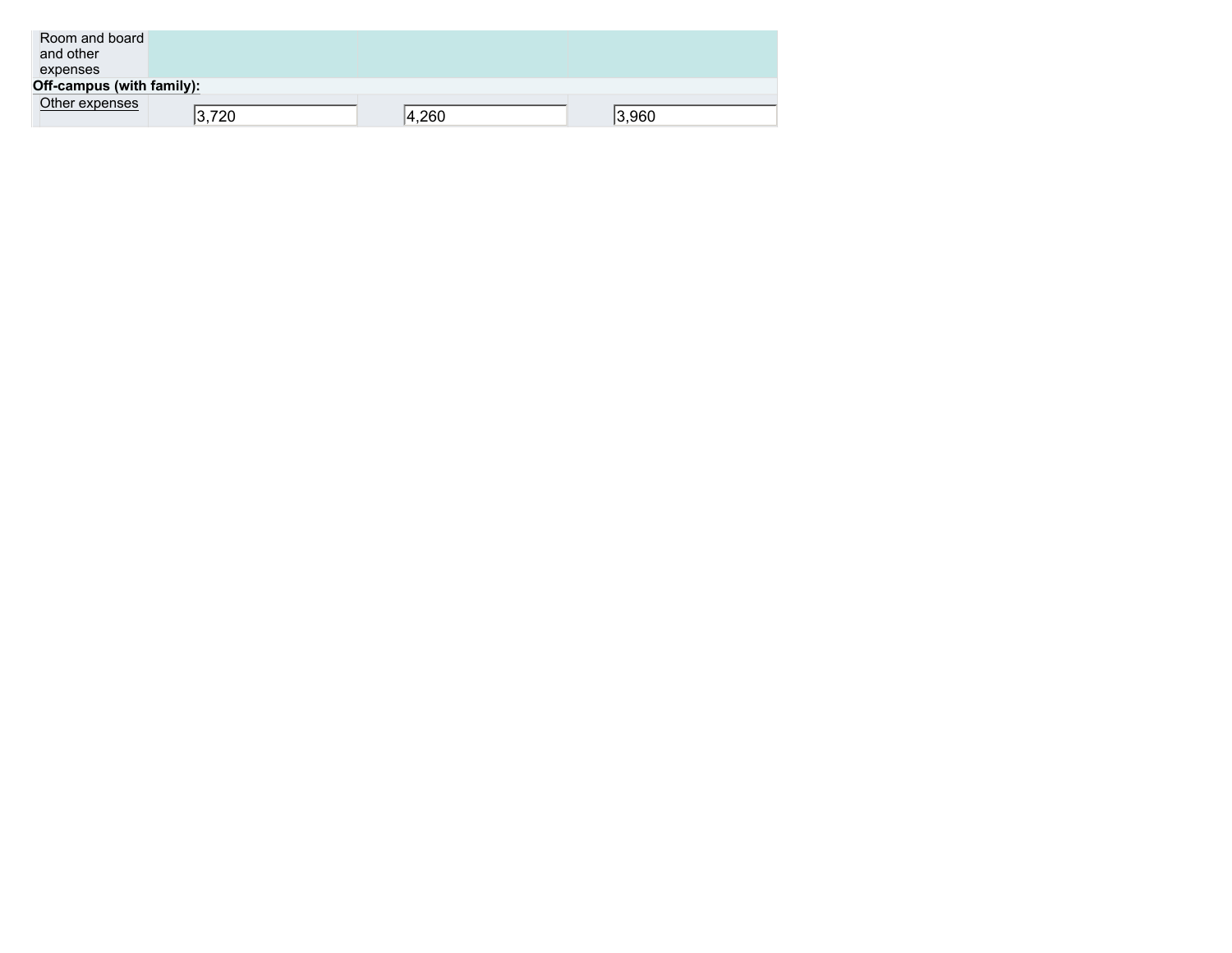# **Part D**

**Part D - Enter Information about Group 3**

Part D includes financial aid information about Group 3. Group 3 students are all full-time, first-time degree/certificate-seeking undergraduate students enrolled in Fall 2012 who paid the in-state or in-district tuition rate and were awarded grant or scholarship aid from the following sources: the federal government, state/local government, or the institution. The information you report in this part will be used in Part F to calculate average institutional net price. For this part report:

| FUI THIS DAIL IGUUIT.                                                                                                                                                                                                                                                                                                                                                                                                                                                                                    |                                                                                                                                                                                                                                                    |                                           |
|----------------------------------------------------------------------------------------------------------------------------------------------------------------------------------------------------------------------------------------------------------------------------------------------------------------------------------------------------------------------------------------------------------------------------------------------------------------------------------------------------------|----------------------------------------------------------------------------------------------------------------------------------------------------------------------------------------------------------------------------------------------------|-------------------------------------------|
| <b>For These Students</b>                                                                                                                                                                                                                                                                                                                                                                                                                                                                                | The Following Type(s) of Aid                                                                                                                                                                                                                       | <b>Awarded in This Period</b>             |
| •Full-time, first-time<br>degree/certificate-seeking<br>undergraduate students<br>enrolled in Fall 2012 who<br>paid the in-state or in-<br>district tuition rate and<br>were awarded grant or<br>scholarship aid from the<br>following sources: the<br>federal government,<br>state/local government,<br>or the institution<br>•Do not include students<br>who were awarded only<br>grant or scholarship aid<br>from private or other<br>sources, or students who<br>were awarded only non-<br>grant aid | Grant or scholarship aid from the<br>federal government<br>Grant or scholarship aid from<br>state/local government<br>Grant or scholarship aid from the<br>institution<br>Do not include grant or scholarship aid<br>from private or other sources | Any time during academic year 2012-<br>13 |

**In the fields below, report the number of Group 3 students with each type of living arrangement and the total amount of grant or scholarship aid from the federal government, state/local government, or the institution awarded to these students.**

| <b>Information from Part A:</b> |                                                                                  |                                                             | <b>YOUR PRIOR</b><br><b>YEAR DATA</b><br>2010-2011 | <b>YOUR PRIOR</b><br><b>YEAR DATA</b><br>2011-2012 | 2012-2013 |
|---------------------------------|----------------------------------------------------------------------------------|-------------------------------------------------------------|----------------------------------------------------|----------------------------------------------------|-----------|
| Group 3                         |                                                                                  |                                                             |                                                    |                                                    | 5,762     |
|                                 |                                                                                  | Full-time, first-time degree/certificate-seeking            | 6,051                                              | 5,998                                              |           |
|                                 |                                                                                  | undergraduate students who paid the in-state or in-district |                                                    |                                                    |           |
|                                 |                                                                                  | tuition rate and were awarded grant or scholarship aid      |                                                    |                                                    |           |
|                                 |                                                                                  | from the following sources: the federal government,         |                                                    |                                                    |           |
|                                 |                                                                                  | state/local government, or the institution                  |                                                    |                                                    |           |
|                                 |                                                                                  | (This number is carried forward from Part A, Line 03)       |                                                    |                                                    |           |
|                                 |                                                                                  |                                                             |                                                    |                                                    |           |
| 01.                             | Report the number of Group 3 students<br>with the following living arrangements: |                                                             | <b>YOUR PRIOR</b><br><b>YEAR DATA</b>              | <b>YOUR PRIOR</b><br><b>YEAR DATA</b>              |           |
|                                 |                                                                                  |                                                             | 2010-11                                            | 2011-12                                            | 2012-13   |
|                                 | 01a.                                                                             | On-campus                                                   |                                                    |                                                    |           |
|                                 |                                                                                  |                                                             | 4,213                                              | 5,300                                              | 5,210     |
|                                 | 01 <sub>b</sub>                                                                  | Off-campus (with family)                                    |                                                    |                                                    |           |
|                                 |                                                                                  |                                                             | 50                                                 | 60                                                 | 54        |
|                                 | 01c.                                                                             | Off-campus (not with                                        |                                                    |                                                    |           |
|                                 |                                                                                  | family)                                                     | 394                                                | ♦ 599                                              | 469       |
|                                 | 01d.                                                                             | Unknown (calculated)                                        | 1,394                                              | 39                                                 | 29        |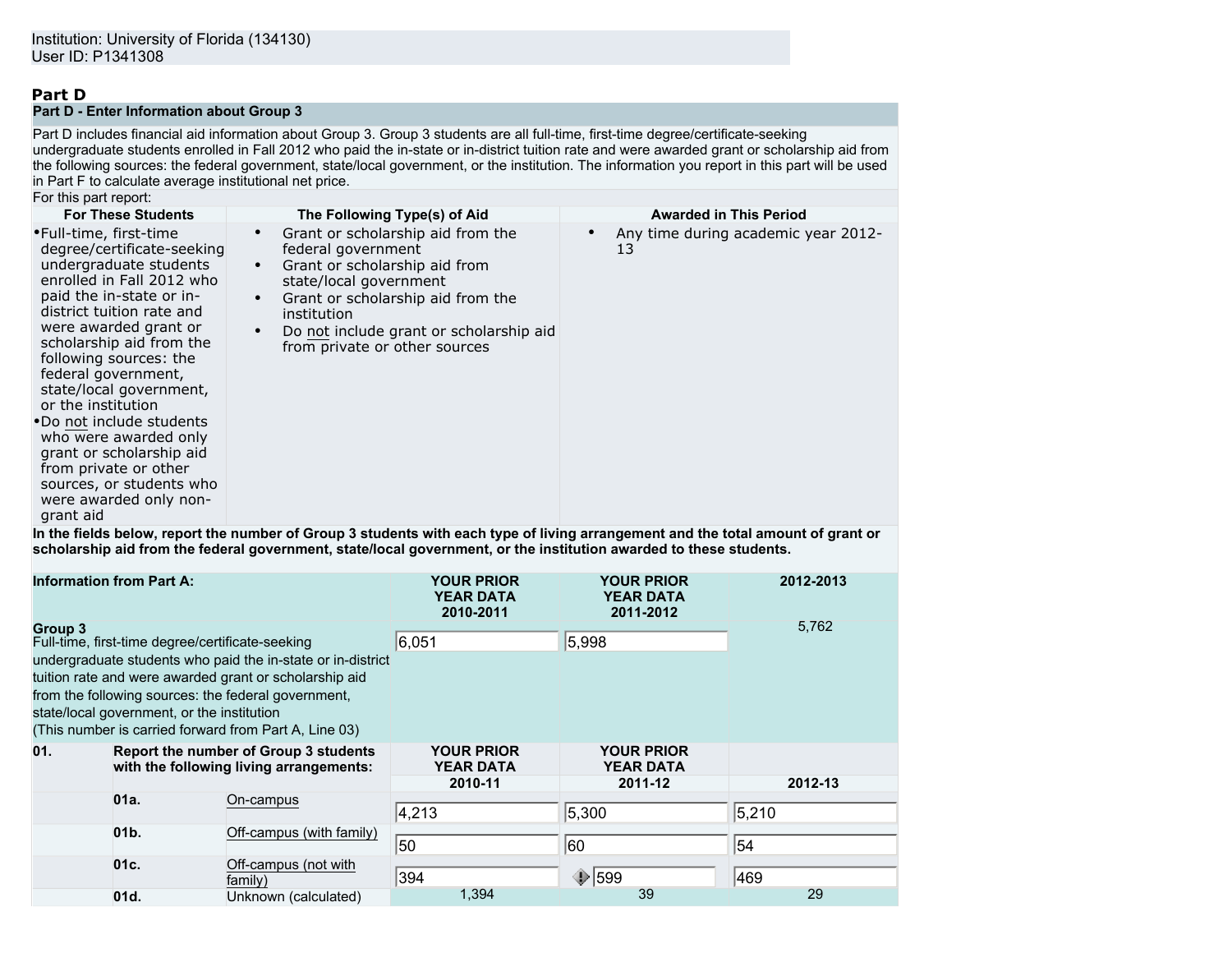|     | This value is calculated<br>using the following<br>formula: [A03-<br>(D01a+D01b+D01c)]                                                                                                                                                  |            |            |            |
|-----|-----------------------------------------------------------------------------------------------------------------------------------------------------------------------------------------------------------------------------------------|------------|------------|------------|
| 02. | Report the total amount of grant or<br>scholarship aid from the federal<br>government, state/local government, or<br>the institution awarded to Group 3<br>students                                                                     | 37,529,189 | 33,281,533 | 30,585,967 |
| 03. | Average grant or scholarship aid from the<br>federal government, state/local government,<br>or the institution awarded to Group 3<br>students (calculated value).<br>This value is calculated using the following<br>formula: [D02/A03] | 6,202      | 5,549      | 5,308      |
|     | You may use the space below to provide context for the data you've reported above.                                                                                                                                                      |            |            |            |
|     |                                                                                                                                                                                                                                         |            |            |            |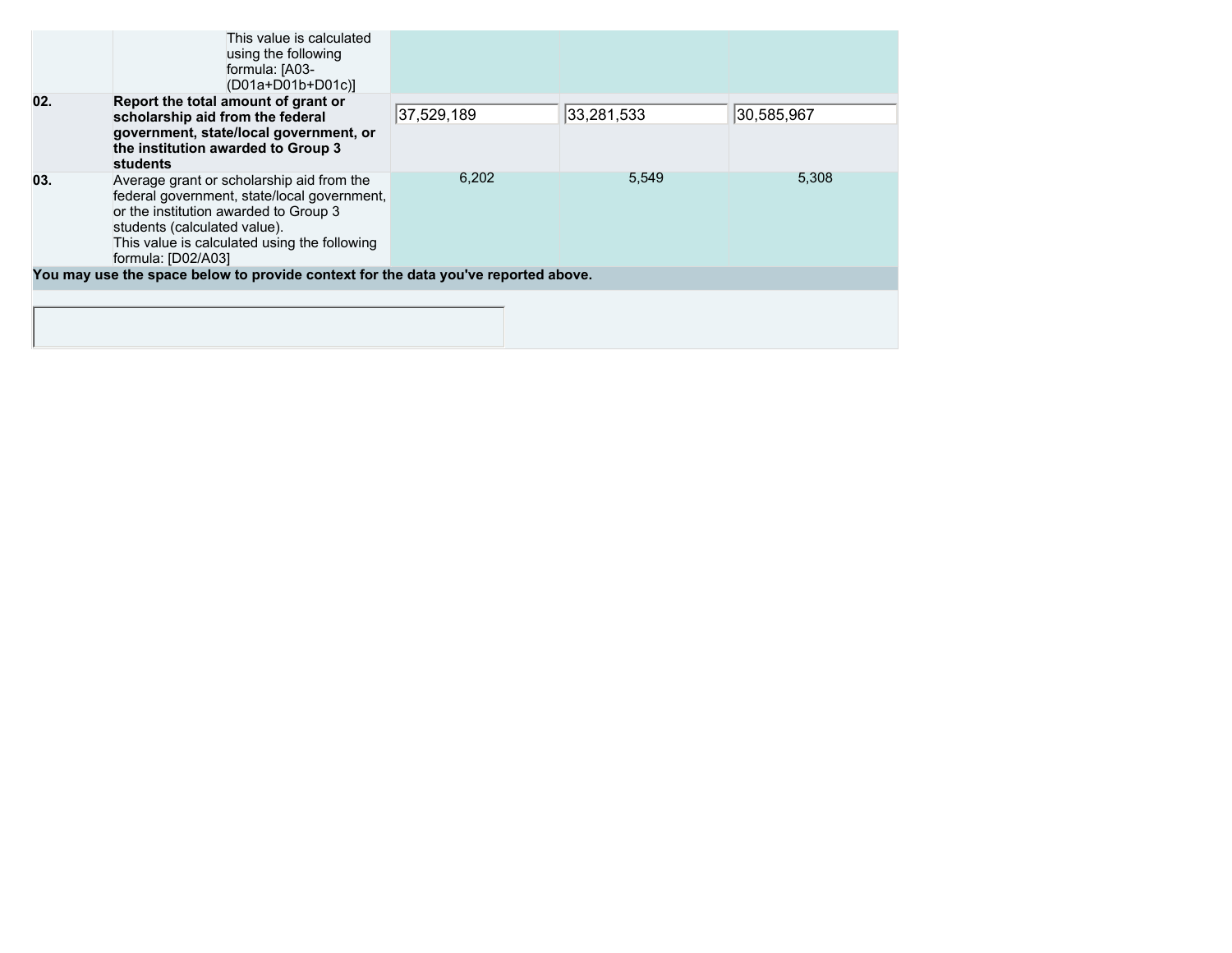# **Part E**

### **Part E – Enter Information about Group 4**

Part E includes financial aid information about Group 4. Group 4 students are all full-time, first-time degree/certificate-seeking undergraduate students enrolled in Fall 2012 who paid the in-state or in-district tuition rate and were awarded any Title IV federal student aid, including federal grants or federal student loans. The information you report in this part will be used in Part G to calculate average institutional net price by income level. For this part, report:

| <b>For These Students</b>                                                                                                                                                                                                | The Following Type(s) of Aid                                                                                                                                                                                                                                                                                                                                 | <b>Awarded in This Period</b>             |
|--------------------------------------------------------------------------------------------------------------------------------------------------------------------------------------------------------------------------|--------------------------------------------------------------------------------------------------------------------------------------------------------------------------------------------------------------------------------------------------------------------------------------------------------------------------------------------------------------|-------------------------------------------|
| •Full-time, first-time<br>degree/certificate-seeking<br>undergraduate students<br>enrolled in Fall 2012 who<br>paid the in-state or in-<br>district tuition rate and<br>were awarded any Title<br>IV federal student aid | Grant or scholarship aid from the federal government<br>Grant or scholarship aid from state/local government<br>Grant or scholarship aid from the institution<br>$\bullet$<br>Do not include grant or scholarship aid from private or<br>$\bullet$<br>other sources<br>Do not include loan amounts<br>Do not include Federal Work Study amounts<br>$\bullet$ | Any time during academic year 2012-<br>13 |

**In the fields below, report the number of Group 4 students with each type of living arrangement and the total amount of grant or scholarship aid from the federal government, state/local government, or the institution awarded to these students by income level.**

|                                | <b>Information from Part A:</b> |                                                       |                                                                                                                                                            | 2010-11                                                                                                                                                                                             | 2011-12                                                                                                                                                                                                       | 2012-13                                                                                                                                                         |
|--------------------------------|---------------------------------|-------------------------------------------------------|------------------------------------------------------------------------------------------------------------------------------------------------------------|-----------------------------------------------------------------------------------------------------------------------------------------------------------------------------------------------------|---------------------------------------------------------------------------------------------------------------------------------------------------------------------------------------------------------------|-----------------------------------------------------------------------------------------------------------------------------------------------------------------|
| Group 4<br>federal student aid |                                 | (This number is carried forward from Part A, Line 04) | Full-time, first-time degree/certificate-seeking undergraduate students who<br>paid the in-state or in-district tuition rate and were awarded any Title IV | 2,690                                                                                                                                                                                               | 2,946                                                                                                                                                                                                         | 2,709                                                                                                                                                           |
| 01.                            | living arrangements:            |                                                       | Report the number of Group 4 students with the following                                                                                                   | <b>YOUR PRIOR</b><br><b>YEAR DATA</b>                                                                                                                                                               | <b>YOUR PRIOR</b><br><b>YEAR DATA</b>                                                                                                                                                                         |                                                                                                                                                                 |
|                                |                                 |                                                       |                                                                                                                                                            | 2010-11                                                                                                                                                                                             | 2011-12                                                                                                                                                                                                       | 2012-13                                                                                                                                                         |
|                                | 01a.                            | On-campus                                             |                                                                                                                                                            | 2,409                                                                                                                                                                                               | 2,625                                                                                                                                                                                                         | 2,450                                                                                                                                                           |
|                                | 01b.                            | Off-campus (with family)                              |                                                                                                                                                            | 28                                                                                                                                                                                                  | 34                                                                                                                                                                                                            | 28                                                                                                                                                              |
|                                | 01c.                            | Off-campus (not with family)                          |                                                                                                                                                            | 253                                                                                                                                                                                                 | 287                                                                                                                                                                                                           | 231                                                                                                                                                             |
|                                | 01d.                            | Unknown (calculated)<br>[A04-(E01a+E01b+E01c)]        | This value is calculated using the formula:                                                                                                                | $\overline{0}$                                                                                                                                                                                      | $\overline{0}$                                                                                                                                                                                                | $\overline{0}$                                                                                                                                                  |
|                                |                                 |                                                       | <b>Number of Group 4</b><br>students who were<br>awarded any Title IV aid                                                                                  | <b>Number of Group 4</b><br>students who were<br>awarded any grant or<br>scholarship aid from the<br>following sources: the<br>federal government,<br>state/local government,<br>or the institution | Total amount of grant or Average amount of grant<br>scholarship aid awarded<br>to Group 4 students from<br>the following sources:<br>the federal government,<br>state/local government,<br>or the institution | or scholarship aid<br>awarded to Group 4<br>students from the<br>following sources: the<br>federal government,<br>state/local government,<br>or the institution |
|                                |                                 |                                                       |                                                                                                                                                            |                                                                                                                                                                                                     | 2010-11                                                                                                                                                                                                       |                                                                                                                                                                 |
|                                |                                 |                                                       | Col. 1                                                                                                                                                     | Col. 2                                                                                                                                                                                              | Col. 3                                                                                                                                                                                                        | Col. 4                                                                                                                                                          |
| 02.                            | Income level                    |                                                       |                                                                                                                                                            |                                                                                                                                                                                                     |                                                                                                                                                                                                               |                                                                                                                                                                 |
|                                | $02a$ .                         | \$0-30,000                                            | 377                                                                                                                                                        | 377                                                                                                                                                                                                 | 5,280,227                                                                                                                                                                                                     | 14,006                                                                                                                                                          |
|                                | 02 <sub>b</sub>                 | \$30,001-48,000                                       |                                                                                                                                                            |                                                                                                                                                                                                     |                                                                                                                                                                                                               | 13,747                                                                                                                                                          |
|                                |                                 |                                                       | 295                                                                                                                                                        | 295                                                                                                                                                                                                 | 4,055,227                                                                                                                                                                                                     |                                                                                                                                                                 |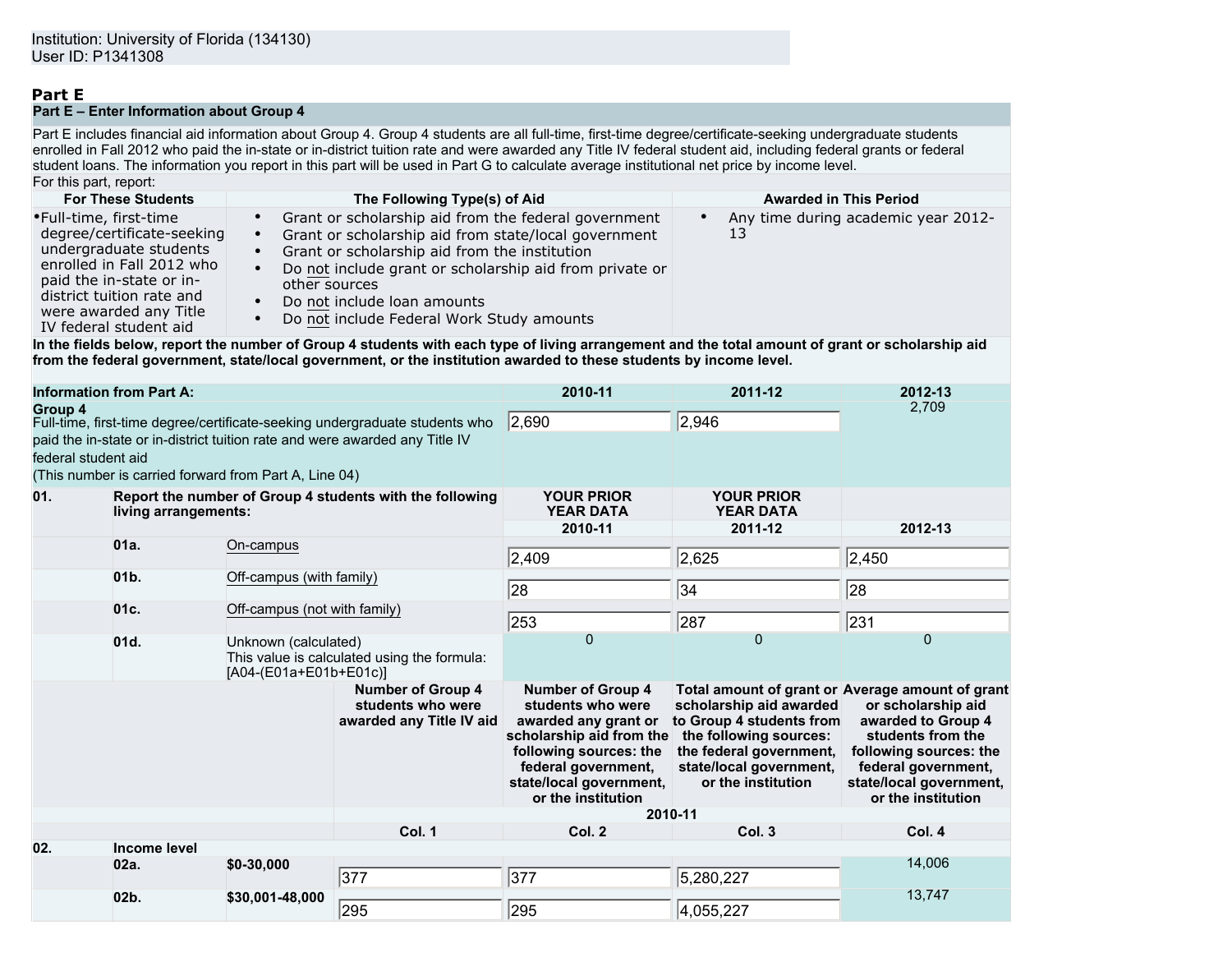|     | 02c.                  | \$48,001-75,000                                                                    |        |                |            | 13,326 |
|-----|-----------------------|------------------------------------------------------------------------------------|--------|----------------|------------|--------|
|     |                       |                                                                                    | 496    | 491            | 6,609,575  |        |
|     | 02d.                  | \$75,001-110,000                                                                   |        | 526            |            | 9,329  |
|     |                       |                                                                                    | 526    |                | 4,907,283  | 4,521  |
|     | 02e.                  | \$110,001 and<br>more                                                              | 996    | 986            | 4,502,543  |        |
|     | 02f.                  | <b>Total all income</b><br>levels                                                  | 2,690  | 2,675          | 25,354,855 | 9,426  |
|     |                       |                                                                                    |        |                | 2011-12    |        |
|     |                       |                                                                                    | Col. 1 | Col. 2         | Col. 3     | Col. 4 |
| 03. | Income level          |                                                                                    |        |                |            |        |
|     | 03a.                  | \$0-30,000                                                                         | 453    | 453            |            | 12,094 |
|     |                       |                                                                                    |        |                | 5,478,416  | 11,602 |
|     | 03b.                  | \$30,001-48,000                                                                    | 366    | 366            | 4,246,511  |        |
|     | 03c.                  | \$48,001-75,000                                                                    |        |                |            | 11,326 |
|     |                       |                                                                                    | 531    | 531            | 6,014,285  |        |
|     | 03d.                  | \$75,001-110,000                                                                   |        |                |            | 7,432  |
|     |                       |                                                                                    | 496    | 496            | 3,686,095  |        |
|     | 03e.                  | \$110,001 and                                                                      | 1,100  |                | 4,186,576  | 3,806  |
|     |                       | more                                                                               | 2,946  | 1,092<br>2,938 | 23,611,883 | 8,015  |
|     | 03f.                  | <b>Total all income</b><br>levels                                                  |        |                |            |        |
|     |                       |                                                                                    |        |                | 2012-13    |        |
|     |                       |                                                                                    | Col. 1 | Col. 2         | Col. 3     | Col. 4 |
| 04. | <b>C</b> Income level |                                                                                    |        |                |            |        |
|     | 04a.                  | \$0-30,000                                                                         | 380    | 380            | 4,690,964  | 12,345 |
|     | 04b.                  | \$30,001-48,000                                                                    |        |                |            | 11,990 |
|     |                       |                                                                                    | 326    | 326            | 3,908,606  |        |
|     | 04c.                  | \$48,001-75,000                                                                    |        |                |            | 11,209 |
|     |                       |                                                                                    | 464    | 464            | 5,200,814  |        |
|     | 04d.                  | \$75,001-110,000                                                                   |        |                |            | 8,056  |
|     |                       |                                                                                    | 460    | 460            | 3,705,922  |        |
|     | 04e.                  | \$110,001 and                                                                      | 1,079  | 1,054          | 3,823,723  | 3,544  |
|     | 04f.                  | more<br><b>Total all income</b>                                                    | 2,709  | 2,684          | 21,330,029 | 7,874  |
|     |                       | levels                                                                             |        |                |            |        |
|     |                       | You may use the space below to provide context for the data you've reported above. |        |                |            |        |
|     |                       |                                                                                    |        |                |            |        |
|     |                       |                                                                                    |        |                |            |        |
|     |                       |                                                                                    |        |                |            |        |
|     |                       |                                                                                    |        |                |            |        |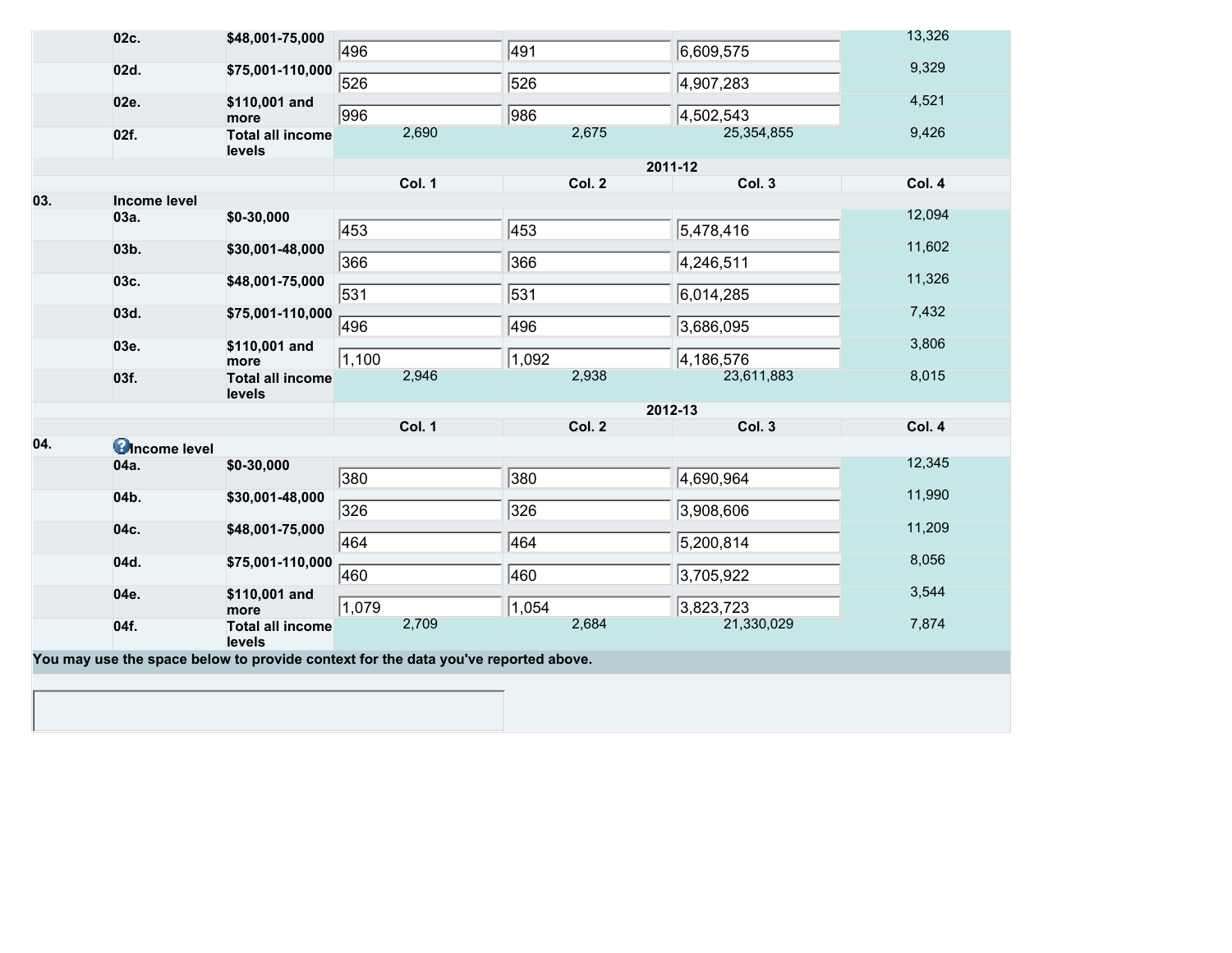# **Part F**

### **Part F – Net Price Calculation for Group 3**

The following net price calculation is based on information that your institution reported in the Institutional Characteristics component and the Student Financial Aid component. For more information about the data your institution reported in the Institutional Characteristics component, please contact your institution's IPEDS Keyholder.

|     |                                                                                                                                                                                 |                                                                 | <b>YOUR PRIOR</b><br><b>YEAR DATA</b> | <b>YOUR PRIOR</b><br><b>YEAR DATA</b> | 2012-13 |
|-----|---------------------------------------------------------------------------------------------------------------------------------------------------------------------------------|-----------------------------------------------------------------|---------------------------------------|---------------------------------------|---------|
|     |                                                                                                                                                                                 |                                                                 | 2010-11                               | 2011-12                               |         |
|     | <b>Components of cost of attendance</b>                                                                                                                                         |                                                                 |                                       |                                       |         |
| 01. | -state)                                                                                                                                                                         | Published tuition and required fees (lower of in-district or in | 5,044                                 | 5,657                                 | 6,143   |
| 02. | Books and supplies                                                                                                                                                              |                                                                 | 1,000                                 | 1,070                                 | 1,080   |
| 03. | Room and board and other expenses by living<br>arrangement                                                                                                                      |                                                                 |                                       |                                       |         |
|     | 03a.                                                                                                                                                                            | On-campus                                                       | 12,360                                | 13,060                                | 13,330  |
|     | 03b.                                                                                                                                                                            | Off-campus (with<br>family)                                     | 3,720                                 | 4,260                                 | 3,960   |
|     | 03c.                                                                                                                                                                            | Off-campus (not with<br>family)                                 | 12,360                                | 13,060                                | 13,330  |
| 04. | Number of Group 3 students by living arrangement                                                                                                                                |                                                                 |                                       |                                       |         |
|     | 04a.                                                                                                                                                                            | On-campus                                                       | 4,213                                 | 5,300                                 | 5,210   |
|     | 04b.                                                                                                                                                                            | Off-campus (with<br>family)                                     | 50                                    | 60                                    | 54      |
|     | 04c.                                                                                                                                                                            | Off-campus (not with<br>family)                                 | 394                                   | 599                                   | 469     |
|     | 04d.                                                                                                                                                                            | <b>Unknown</b>                                                  | 1,394                                 | 39                                    | 29      |
| 05. | Weighted average for room and board and other<br>expenses by living arrangement (excluding unknown<br>values)<br>See instructions for the formula for this calculation          |                                                                 | 12,267                                | 12,971                                | 13,242  |
| 06. | <b>Total cost of attendance</b><br>This value is calculated using the following formula:<br>[F01+F02+F05]                                                                       |                                                                 | 18,311                                | 19,698                                | 20,465  |
| 07. | Average amount of grant or scholarship aid awarded<br>to Group 3 students from the following sources: the<br>federal government, state/local government, and the<br>institution |                                                                 | 6,202                                 | 5,549                                 | 5,308   |
| 08. | Average institutional net price for Group 3 students<br>This value is calculated using the following formula: [F06-<br>F07]                                                     |                                                                 | 12,109                                | 14,149                                | 15,157  |

As required by the Higher Education Opportunity Act of 2008, these amounts will be posted on the U.S. Department of Education's College Navigator website and used in the U.S. Department of Education's College Affordability and Transparency Lists.

**Do you wish to provide additional context notes?**

Yes No  $\bullet$ 

**<sup>4</sup>** You may use the space below to provide context for these data. These context notes may be posted on the

**College Navigator website and should be written to be understood by students and parents.**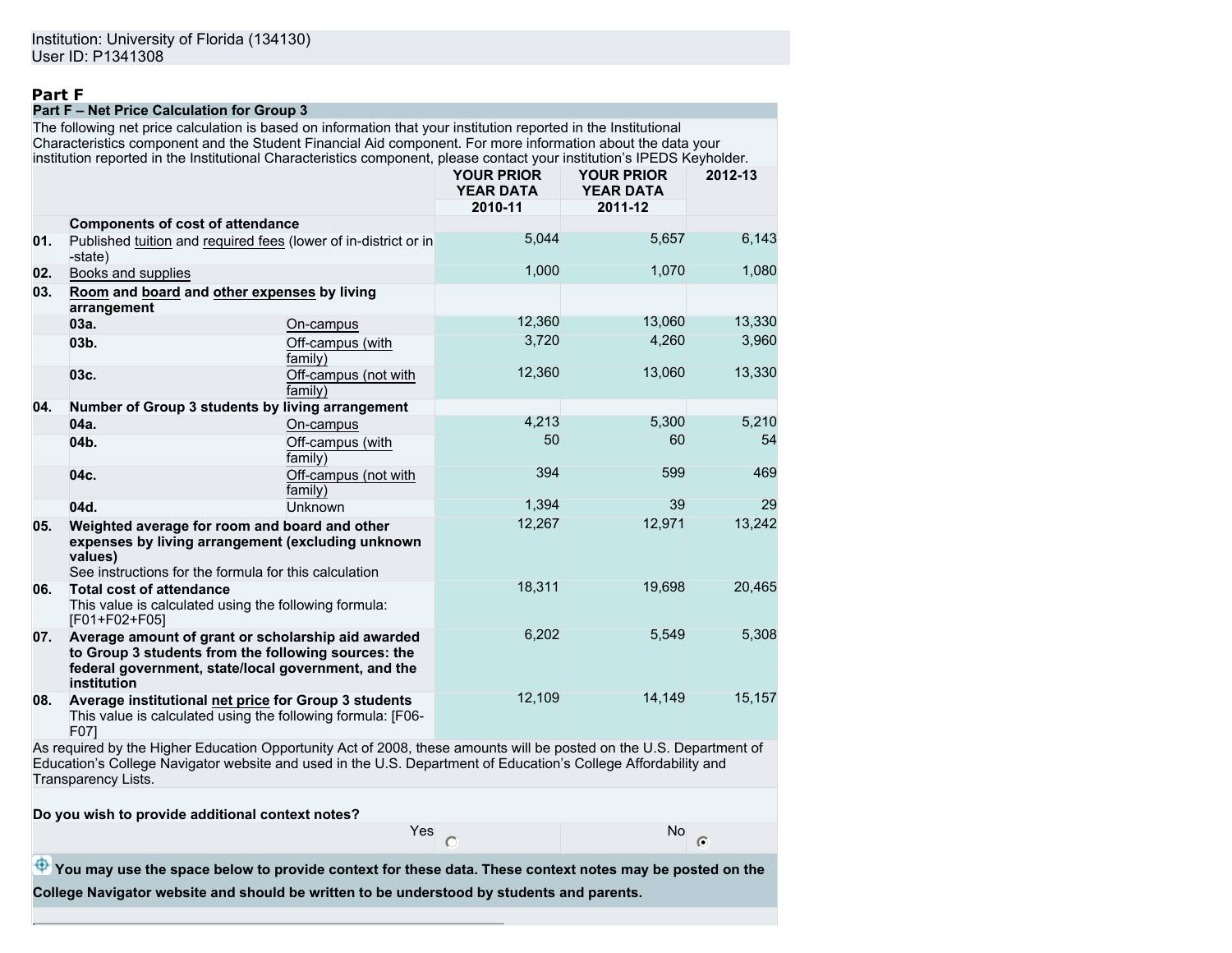$\overline{\phantom{a}}$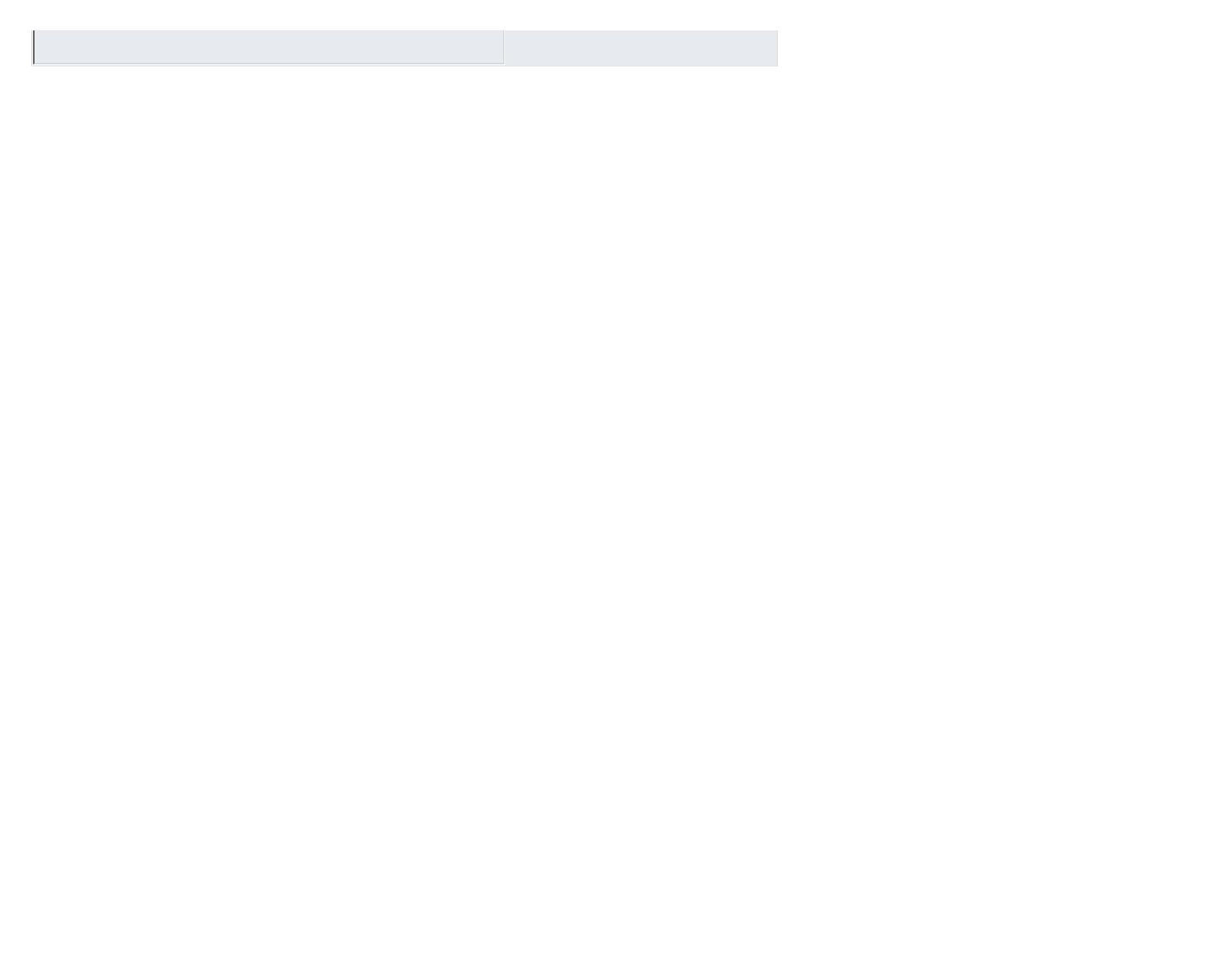# **Part G**

### **Part G – Net Price Calculation for Group 4**

The following net price calculation is based on information that your institution reported in the Institutional Characteristics component and the Student Financial Aid component. For more information about the data your institution reported in the Institutional Characteristics component, please contact your institution's IPEDS Keyholder.

|     |                                                                                                                                                                        |                                                                                                                                                                              | <b>YOUR PRIOR</b><br><b>YEAR DATA</b> | <b>YOUR PRIOR</b><br><b>YEAR DATA</b> | 2012-13  |
|-----|------------------------------------------------------------------------------------------------------------------------------------------------------------------------|------------------------------------------------------------------------------------------------------------------------------------------------------------------------------|---------------------------------------|---------------------------------------|----------|
|     | <b>Components of cost of attendance</b>                                                                                                                                |                                                                                                                                                                              | 2010-11                               | 2011-12                               |          |
| 01. | state)                                                                                                                                                                 | Published tuition and required fees (lower of in-district or in-                                                                                                             | 5,044                                 | 5,657                                 | 6,143    |
| 02. | Books and supplies                                                                                                                                                     |                                                                                                                                                                              | 1,000                                 | 1,070                                 | 1,080    |
| 03. | Room and board and other expenses by living<br>arrangement                                                                                                             |                                                                                                                                                                              |                                       |                                       |          |
|     | 03a.                                                                                                                                                                   | On-campus                                                                                                                                                                    | 12,360                                | 13,060                                | 13,330   |
|     | 03b.                                                                                                                                                                   | Off-campus (with family)                                                                                                                                                     | 3,720                                 | 4,260                                 | 3,960    |
|     | 03c.                                                                                                                                                                   | Off-campus (not with family)                                                                                                                                                 | 12,360                                | 13,060                                | 13,330   |
| 04. | Number of Group 4 students by living arrangement                                                                                                                       |                                                                                                                                                                              |                                       |                                       |          |
|     | 04a.                                                                                                                                                                   | On-campus                                                                                                                                                                    | 2,409                                 | 2,625                                 | 2,450    |
|     | 04b.                                                                                                                                                                   | Off-campus (with family)                                                                                                                                                     | 28                                    | 34                                    | 28       |
|     | 04c.                                                                                                                                                                   | Off-campus (not with family)                                                                                                                                                 | 253                                   | 287                                   | 231      |
|     | 04d.                                                                                                                                                                   | Unknown                                                                                                                                                                      | $\Omega$                              | 0                                     | $\Omega$ |
| 05. | Weighted average for room and board and other<br>expenses by living arrangement (excluding unknown<br>values)<br>See instructions for the formula for this calculation |                                                                                                                                                                              | 12,270                                | 12,958                                | 13,233   |
| 06. | Total cost of attendance by income level<br>This value is calculated using the following formula:<br>[G01+G02+G05]                                                     |                                                                                                                                                                              | 18,314                                | 19,685                                | 20,456   |
| 07. |                                                                                                                                                                        | Average amount of grant or scholarship aid awarded to<br>Group 4 students from the following sources: the federal<br>government, state/local government, and the institution | 9,426                                 | 8,015                                 | 7,874    |
|     | 07a.                                                                                                                                                                   | $$0-30,000$                                                                                                                                                                  | 14,006                                | 12,094                                | 12,345   |
|     | 07b.                                                                                                                                                                   | \$30,001-48,000                                                                                                                                                              | 13,747                                | 11,602                                | 11,990   |
|     | 07c.                                                                                                                                                                   | \$48,001-75,000                                                                                                                                                              | 13,326                                | 11,326                                | 11,209   |
|     | 07d.                                                                                                                                                                   | \$75,001-110,000                                                                                                                                                             | 9,329                                 | 7,432                                 | 8,056    |
|     | 07e.                                                                                                                                                                   | \$110,001 and more                                                                                                                                                           | 4,521                                 | 3,806                                 | 3,544    |
| 08. | Average institutional net price for Group 4 students<br>G07]                                                                                                           | This value is calculated using the following formula: [G06-                                                                                                                  |                                       |                                       |          |
|     | 08a.                                                                                                                                                                   | \$0-30,000                                                                                                                                                                   | 4,308                                 | 7,591                                 | 8,111    |
|     | 08b.                                                                                                                                                                   | \$30,001-48,000                                                                                                                                                              | 4,567                                 | 8,083                                 | 8,466    |
|     | 08c.                                                                                                                                                                   | \$48,001-75,000                                                                                                                                                              | 4,988                                 | 8,359                                 | 9,247    |
|     | 08d.                                                                                                                                                                   | \$75,001-110,000                                                                                                                                                             | 8,985                                 | 12,253                                | 12,400   |
|     | 08e.                                                                                                                                                                   | \$110,001 and more                                                                                                                                                           | 13,793                                | 15,879                                | 16,912   |
|     |                                                                                                                                                                        | As required by the Higher Education Opportunity Act of 2008, these amounts will be posted on the U.S. Department of                                                          |                                       |                                       |          |

Education's College Navigator website.

**Do you wish to provide additional context notes?**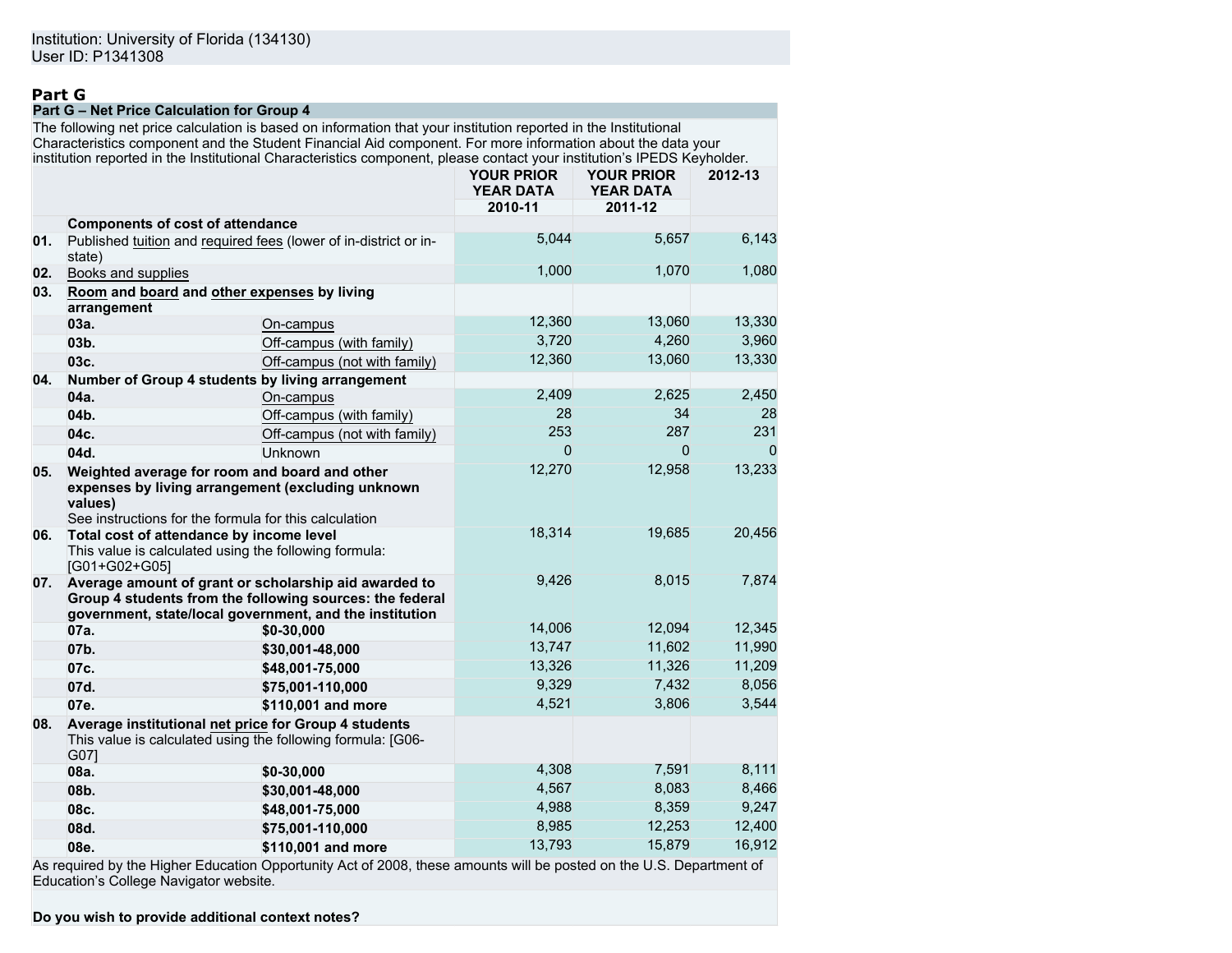|                                                                                                           | Yes | No |
|-----------------------------------------------------------------------------------------------------------|-----|----|
| P You may use the space below to provide context for these data. These context notes may be posted on the |     |    |
| College Navigator website and should be written to be understood by students and parents.                 |     |    |
|                                                                                                           |     |    |
|                                                                                                           |     |    |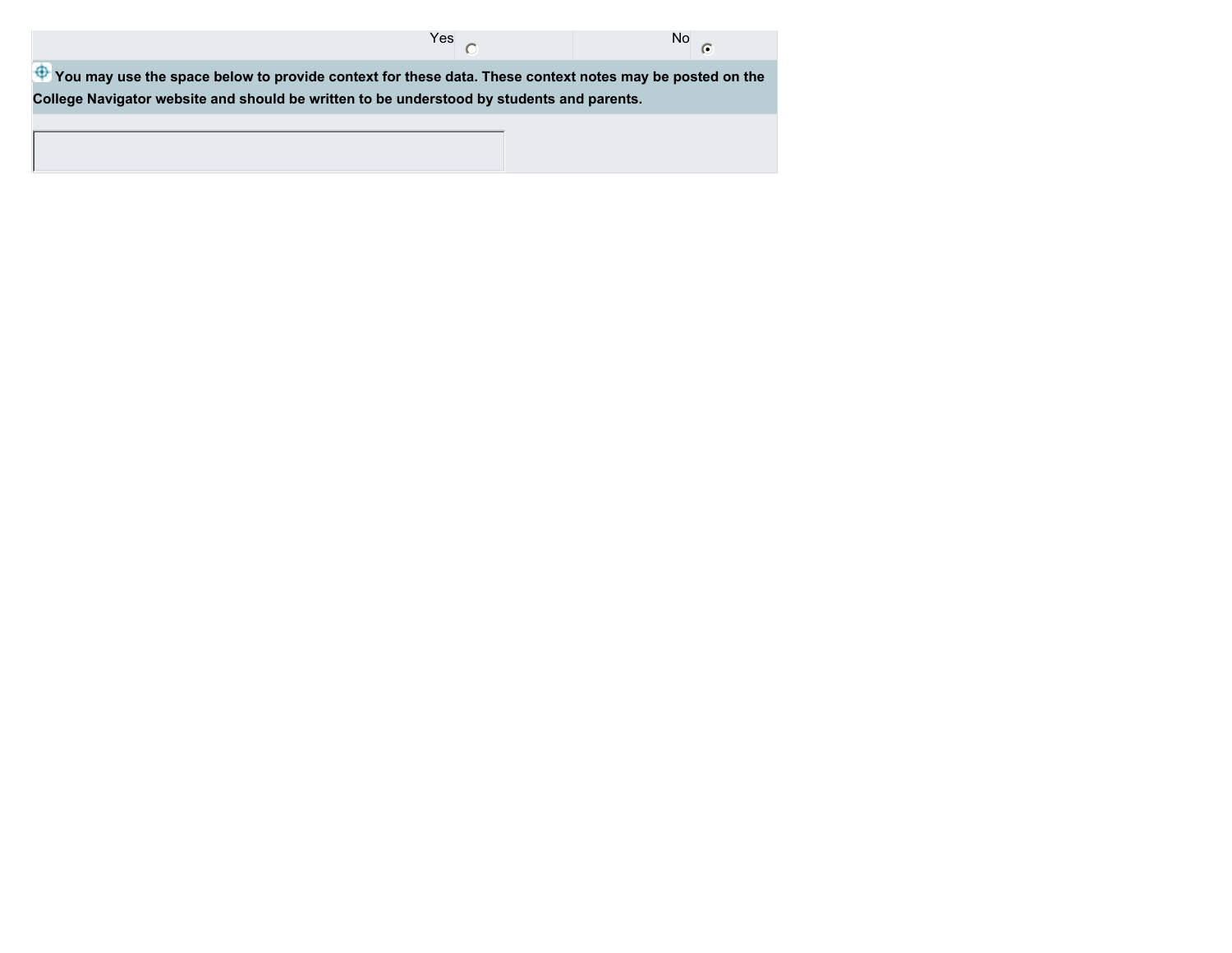Institution: University of Florida (134130) User ID: P1341308

## **Summary**

# **IPEDS Student Financial Aid (SFA) Survey Summary**

IPEDS collects important information regarding your institution. All data reported in IPEDS survey components become available in the IPEDS Data Center and appear as aggregated data in various Department of Education reports. Additionally, some of the reported data appears specifically for your institution through the College Navigator website and is included in your institution's Data Feedback Report (DFR). The purpose of this summary is to provide you an opportunity to view some of the data that, when accepted through the IPEDS quality control process, will appear on the College Navigator website and/or your DFR. College Navigator is updated approximately three months after the data collection period closes and Data Feedback Reports will be available through the [Data Center](http://nces.ed.gov/ipeds/datacenter/) and sent to your institution's CEO in November 2014.

Please review your data for accuracy. If you have questions about the data displayed below after reviewing the data reported on the survey screens, please contact the IPEDS Help Desk at: 1-877-225-2568 or ipedshelp@rti.org.

| Total grant aid received by all undergraduate students                          |                                                               | \$178,463,315                                      |
|---------------------------------------------------------------------------------|---------------------------------------------------------------|----------------------------------------------------|
| Number of undergraduate students who received a Pell Grant                      |                                                               | 10,512                                             |
| Percentage of FTFT students receiving any financial aid                         |                                                               | 96%                                                |
|                                                                                 |                                                               |                                                    |
|                                                                                 | Percentage of FTFT<br>students receiving grant<br>aid by type | Average amount of<br>grant aid received by<br>type |
| Total                                                                           | 95%                                                           | \$5,610                                            |
| <b>Federal Government</b>                                                       | 29%                                                           | \$4,722                                            |
| Pell                                                                            | 29%                                                           | \$4,453                                            |
| Other Federal                                                                   | 11%                                                           | \$919                                              |
| State/Local Government                                                          | 91%                                                           | \$2,841                                            |
| Institutional                                                                   | 32%                                                           | \$4,194                                            |
|                                                                                 |                                                               |                                                    |
|                                                                                 | Percentage of FTFT<br>students receiving loans<br>by type     | Average amount of<br>loans received by type        |
| Total                                                                           | 30%                                                           | \$5,684                                            |
| Federal                                                                         | 30%                                                           | \$5,278                                            |
| Non-federal                                                                     | 1%                                                            | \$10,262                                           |
|                                                                                 |                                                               |                                                    |
| Average net price for FTFT students who receive grant aid                       |                                                               | \$15,157                                           |
| Average net price for FTFT students who receive Title IV federal student<br>aid |                                                               |                                                    |
| $$0 - 30,000$                                                                   |                                                               | \$8,111                                            |
| $$30,001 - 48,000$                                                              |                                                               | \$8,466                                            |
| $$48,001 - 75,000$                                                              |                                                               | \$9,247                                            |
| $$75,001 - 110,000$                                                             | \$12,400                                                      |                                                    |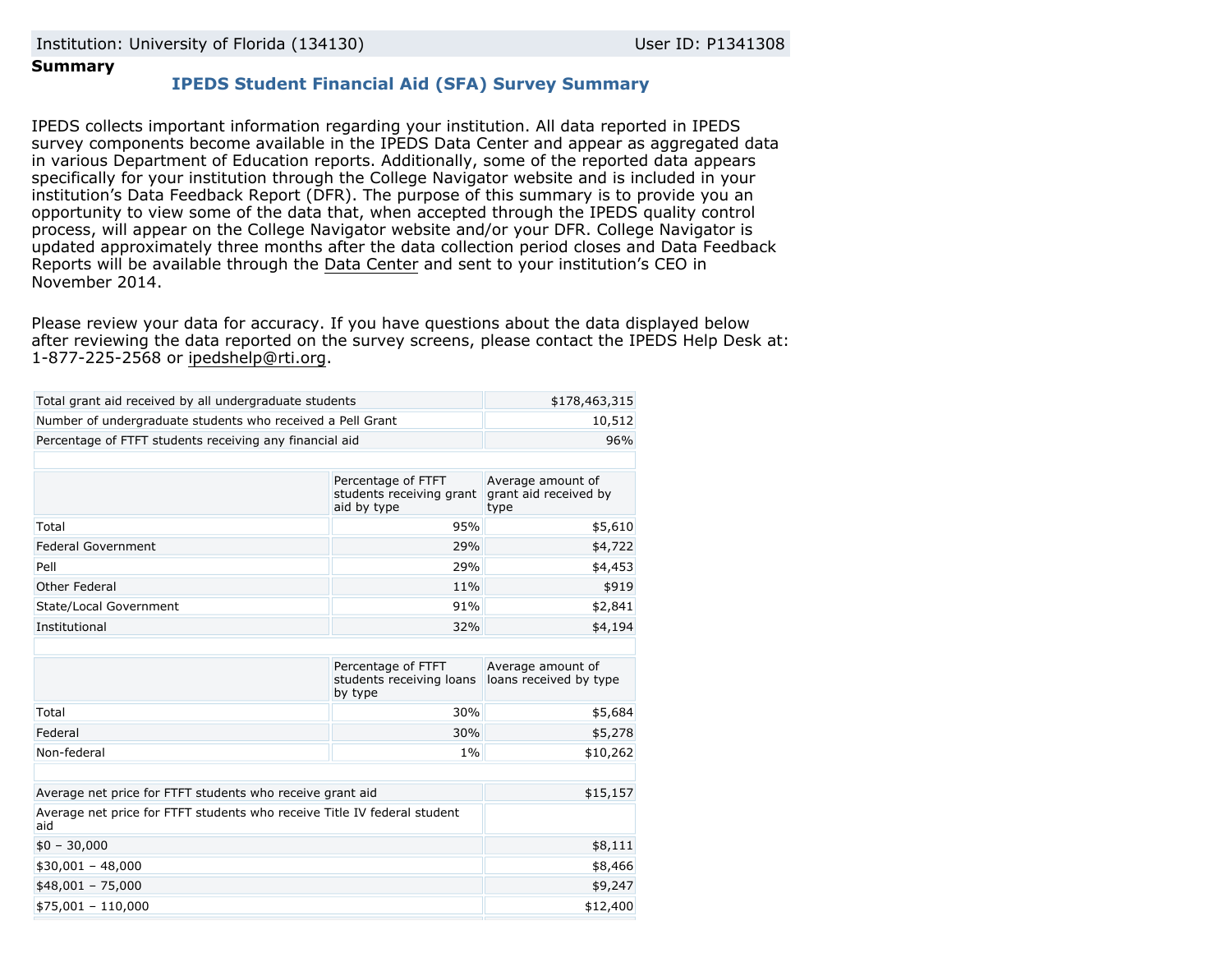| $$110,001$ and more |  |
|---------------------|--|
|---------------------|--|